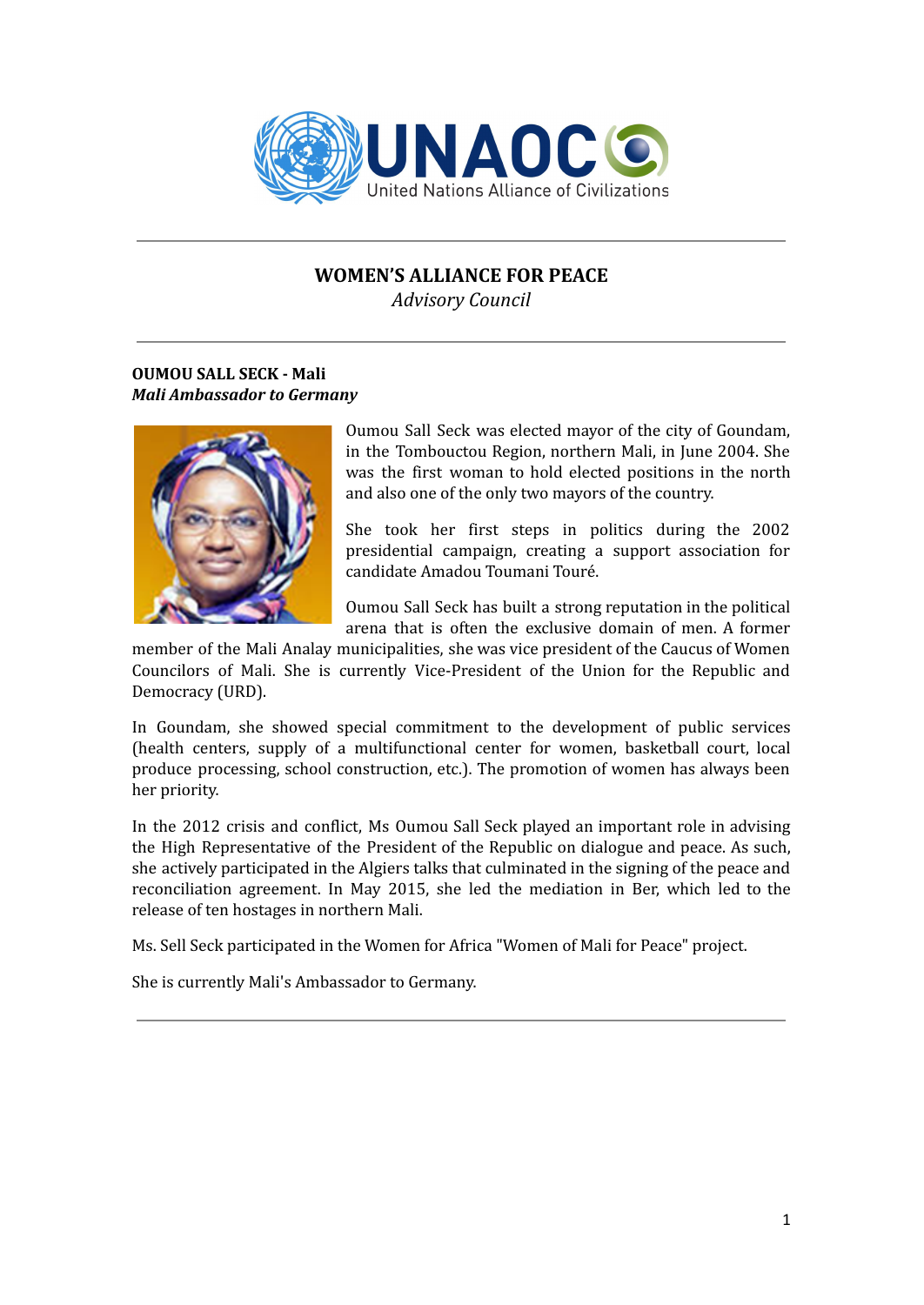## **HIBAAQ OSMAN - Somalia** *President of Al Karama*



Hibaaq Osman is a Somali global political strategist and has extensive experience working with civil society. She was Communications Director of the Peace Fund and Chair of the Washington-based Center for the Advancement of Somali Women and Children.

In addition to many other initiatives, Hibaaq is the creator of Al *Karama,* a movement to end violence against women and achieve a sustainable and inclusive peace and democracy in the Arab region. Hibaaq is committed to raising women's voices in Africa and the Middle East, promoting their profiles

and developing their skills as peacemakers and leaders. *Karama's* guiding principle is to ensure that policies affecting women in the region not only respond to the needs of women on the ground, but are women-led and placed at the heart of the humanitarian response, conflict prevention and resolution.

*Karama's* work has led to the establishment of groups that have had a positive and lasting impact on women's rights and human rights. Organizations such as *Libya's Women for Peace Platform* and the Syrian Women for *Peace Forum* continue to work on women's rights and their participation in conflict resolution at the national level, while the *Arab Regional Network of Women, Peace and Security* has become one of the most respected voices in its field for women in North Africa and the Middle East.

Widely recognized for her work, Hibaaq Osman has been regarded as one of the "500 Most Influential Muslims". She is a member of the *James MacGregor Burns Leadership Academy at* the University of Cambridge and was previously a member of UN *Women's Global Civil Society Advisory Group.*

She has participated in various activities of *Women's for Africa*, especially those related to violence against women and women's participation in peace processes.

## **CADDY ADZUBA - Democratic Republic of Congo** *Journalist*



Born in 1981 in Bukavu, Democratic Republic of the Congo, Caddy Adzuba is a lawyer, journalist and, first of all, a women's rights activist. She holds a Law degree from the University of Bukavu. Armed conflict in DRC has claimed thousands of victims and resulted in staggering sexual violence. It is estimated that an average of 40 women and girls have been raped every day since the beginning of the conflict. She herself had to flee with her family and witnessed many atrocities directly.

A reputed activist for freedom of the press, peace and human

rights, especially of children and women in conflict zones, Caddy Adzuba has denounced torture and rapes as a journalist in Radio Okapi, the radio of the United Nations Mission in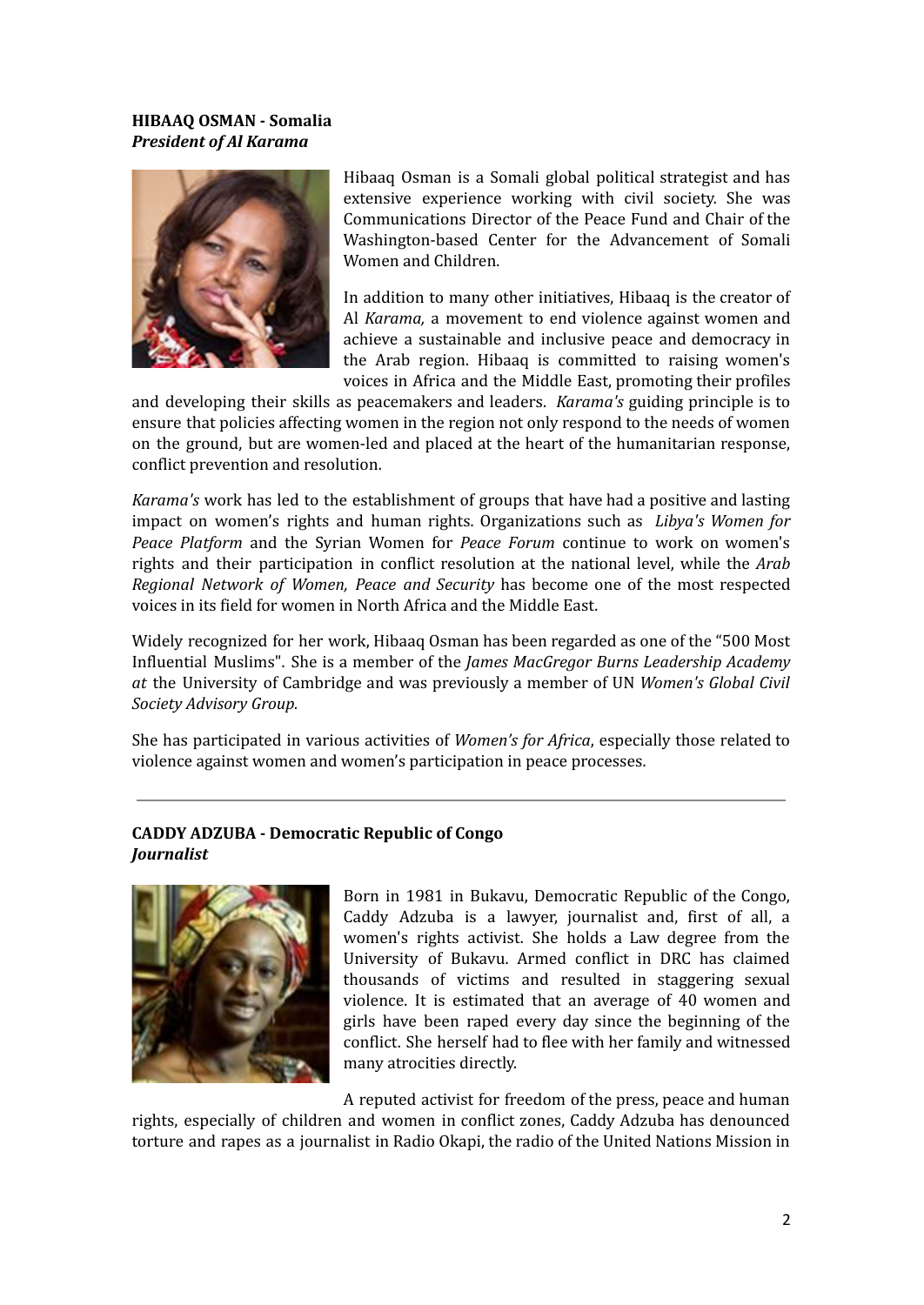DRC (MONUSCO), which broadcasts since 2002. She is President of the Women's Media Association of the Eastern Congo (AFEM).

She advocates the implementation of UN Security Council resolution 1325 and other resolutions on women, peace and security. She has submitted claims to the International Criminal Court denouncing the systematic rape of women in the Democratic Republic of the Congo.

His personal bravery and the social impact of his work have earned him numerous awards, including the Prince of Asturias award of Concordia in 2014.

#### **WANJIRA MATHAI - Kenya** *Chair of the Wangari Maathai Foundationç*



Wanjira Mathai is the current President of the Wangari Maathai Foundation and former President of the Green Belt Movement that has planted millions of trees in Kenya and across Africa.

She grew up in Kenya and graduated from Hobart William Smith College and Emory University's graduate schools of Business and Public Health. He worked as a Senior Program Officer for International Health at the Carter Presidential Center in Atlanta, especially on disease eradication issues.

She also runs the Wangari Maathai Institute for Peace and Environment Studies (WMI) at the University of Nairobi, which supports transformative leadership of children and youth in favor of these values. Wanjira also serves as senior advisor to the World Resources Institute and The Alliances for Women Entrepreneurs in Renewable Energy (wPOWER), and serves on the committee of the World Agroforestry Center (ICRAF).

# **AMINATA TOURE - Senegal**

*Former Prime Minister - President of Senegal's Economic, Social and Environmental Committee*



Aminata Touré was appointed as Chair of Senegal's Economic, Social and Environmental Committee in 2019 and has been the Special Envoy of the President of Senegal for International Affairs since 2015.

She was Prime Minister of Senegal from 2013 to 2014 and Minister of Justice from 2012 to 2013.

From 2003 to 2011 she was Senior Advisor and Director of the Gender and Human Rights Department of the UN Population Fund in New York.

Other posts include: UN International Technical Adviser in West Africa (1995 – 2003); Technical Advisor and Program Director in the Senegalese division of the International Family Planning Federation (1992-1995); and Head of Department at the National Transportation Company (1987- 1992).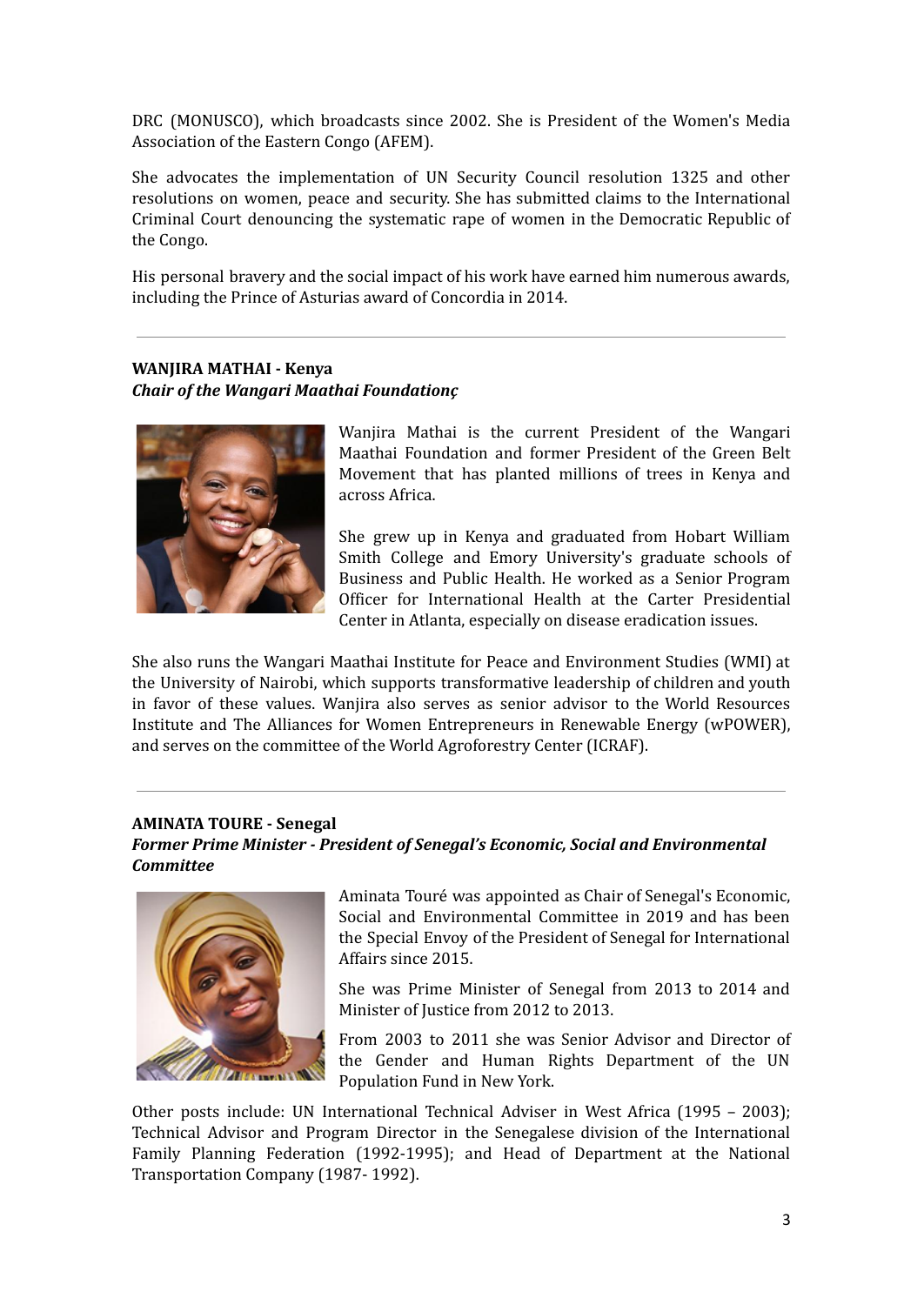## **OBIAGELI EZEKWESILI - Nigeria** *Former Minister of Minerals and Education Promoter of the campaign "Bring Back Our Girls"*



Obiageli Ezekwesili is co-founder of Transparency International and was one of the pioneering directors of the Berlin-based global anti-corruption body.

Ezekwesili holds a Master's degree in International Law and Diplomacy from the University of Lagos, as well as in Public Administration from the Kennedy School of Government, Harvard University.

Prior to working for the Nigerian government, Ezekwesiili worked with Professor Jeffrey Sachs at the Harvard Center for

International Development.

As Director of Budgets she established transparency criteria against corruption in government procurement.

She was appointed Minister of Mines and Steel in June 2005, and she led a vibrant reform program that led to Nigeria's global recognition as a credible mining investment destination. He was also President of the Nigerian Extractive Industries Transparency Initiative (NEITI).

In June 2006, Ezekwesili was appointed Minister of Education until her appointment in 2007 as Vice President for the African Region at the World Bank overseeing a loan portfolio of more than \$40 billion.

As a senior economic adviser to the Open Society, a group founded by George Soros, she has advised 9 reform processes, including in Liberia and Rwanda.

Following the abduction of nearly 300 girls in Chibok by Boko Haram, Ezekwesili was instrumental in the start of the #BringBackOurGirls campaign.

## **CATHERINE SAMBA-PANZA - Central African Republic** *Acting President of the Central African Republic from 2014 to 2016 Chair of the Pan-African Observatory of Women's Leadership*



She was born in 1954 in N'Dwellena, Chad. She moved to the Central African Republic at the age of 18 and holds a Law degree from the Panthéon-Assas University in Paris. Prior to her political career, Samba Panza was a renowned businesswoman and corporate lawyer.

During the conflict in the Central African Republic in 2012-13, she was appointed mayor of Bangui, a position that she held until her appointment as President. Following the resignation of President Francois Bozizé, Michel Djotodia acted as interim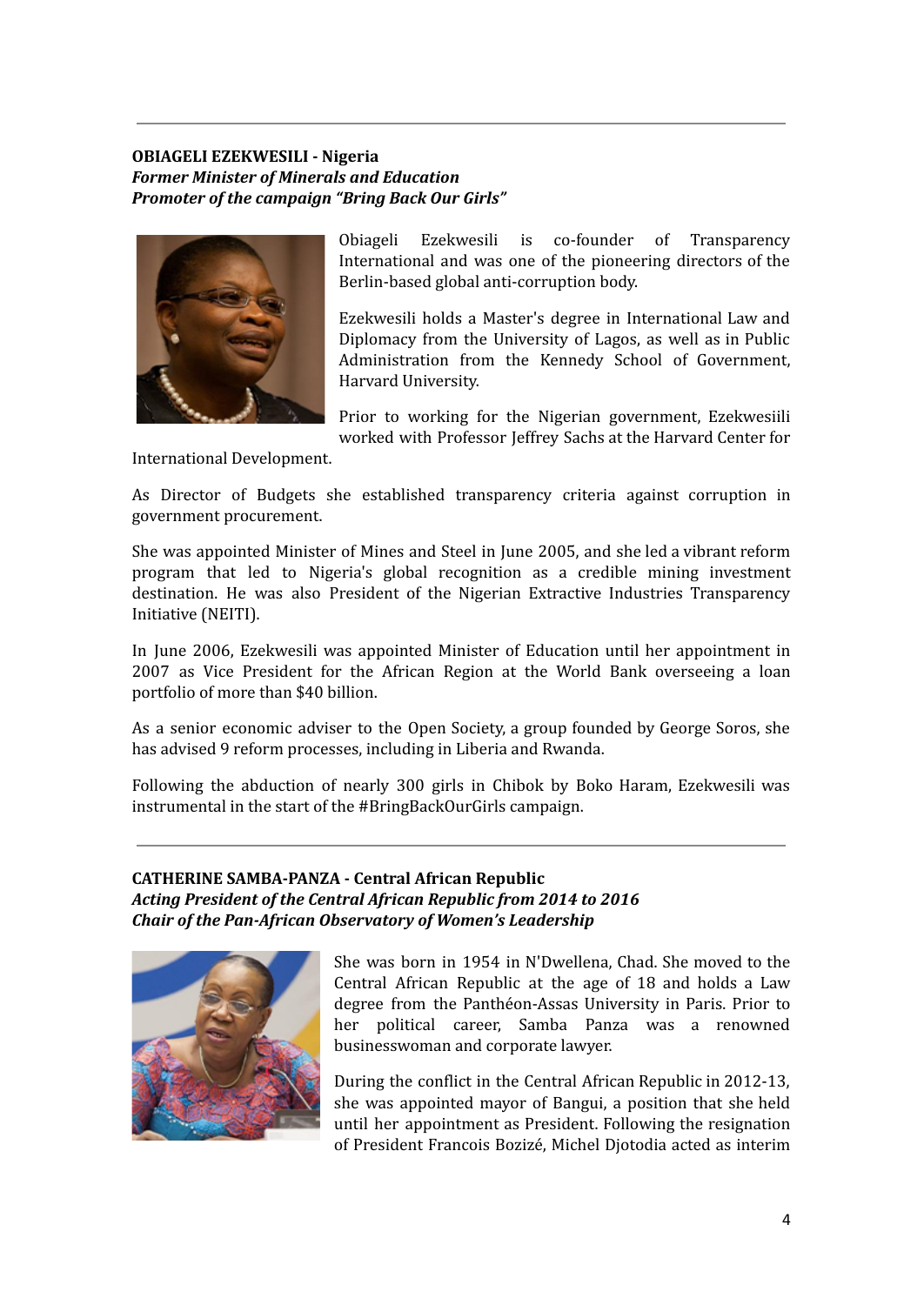President until the National Council of the Transition elected Samba Panza as interim President in January 2014. She led the country until the Presidential election held in 2015.

Catherine Samba Panza has become an international reference in peace and mediation and an example for other peace processes in Africa.

She currently chairs the Pan-African Observatory of Women's Leadership.

## **VALENTINE RUGWABIZA - Rwanda** *Permanent Representative of Rwanda to the United Nations*



Born July 25, 1963, she is a Rwandan businesswoman and politician who has served as the country's Permanent Representative to the United Nations in NY since 2016. Ambassador Valentine Rugwabiza has worked for more than twenty-five years on development issues in Africa and the world, both in the corporate and public sector.

She has been a member of the government cabinet since 2013 and has held different portfolios as Minister in the Rwandan Government. She served as Executive Director of the Rwandan Development Board and as Minister for the East African

Community until 2016.

She has served as Rwanda's Permanent Representative to the UN in Geneva, and was also Rwanda's ambassador to Switzerland. Between 2005 and 2013, Ambassador Valentine Rugwabiza served as Deputy Director-General of the World Trade Organization (WTO).

Valentine Rugwabiza is a founding member of *Imbuto Foundation,* the Rwandan Private Sector Federation, the Organization of Women Entrepreneurs of Ruanda, and the Caucus of Rwandan Women.

In 2015, she was named as one of the 50 Mighty Women in Africa by Jeune Afrique.

She holds a Bachelor's and Master's degree in Pharmacy from the National University of Zaire.

## **ELLEN JOHNSON SIRLEAF - Liberia** *Former President of the Republic of Liberia and 2011 Nobel Peace Laureate*



As Africa's first democratically-elected female Head of State, she led Liberia through reconciliation and recovery following the nation's decade-long civil war, as well as the Ebola Crisis, winning international acclaim for achieving economic, social, and political change.

Recognized as a global leader for women's empowerment, President Sirleaf was awarded the prestigious Nobel Prize for Peace in 2011. She is the recipient of The Presidential Medal of Freedom—the United States' highest civilian award—for her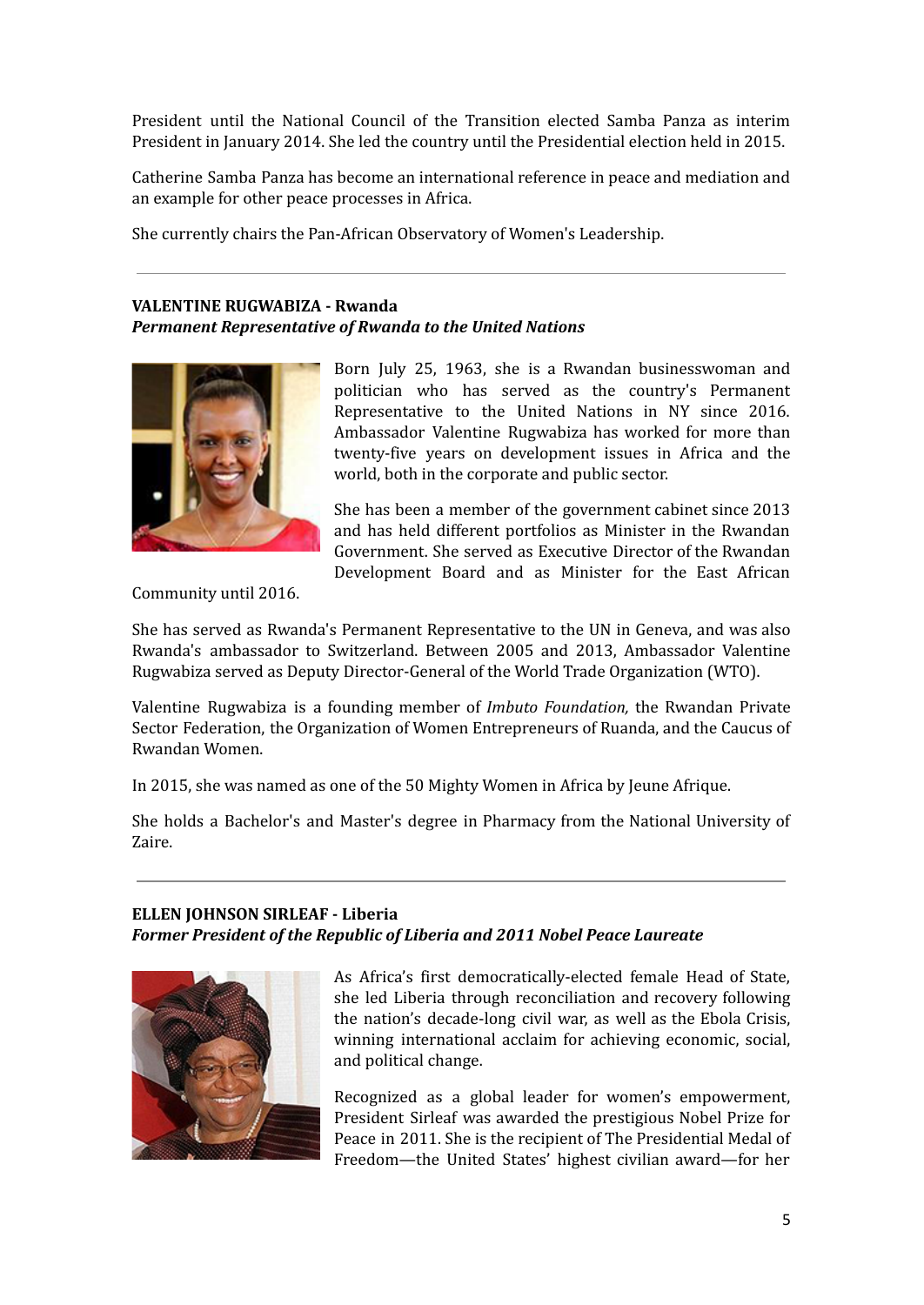personal courage and unwavering commitment to expanding freedom and improving the lives of Africans.

During her two terms as president, Johnson Sirleaf focused on rebuilding the country, attracting over \$16 billion in foreign direct investment.

In June 2016, President Sirleaf was elected the first female Chairperson of the Economic Community of West African States (ECOWAS).

In May 2012, she was appointed co-chair of the United Nations Secretary General's High-Level Panel of Eminent Persons on the Post-2015 Development Agenda.

In 1979, she rose to the position of Minister of Finance. Johnson Sirleaf has also served as vice president of Citicorp's Africa regional office in Nairobi and as a vice president for Equator Bank. Prior to her first campaign for the Presidency, Johnson Sirleaf served as Assistant Administrator of the United Nations Development Programme and as director of its Regional Bureau of Africa.

**AYA CHEBBI - Tunisia** *Former Union Special Envoy on Youth Former UNAOC Fellow*



Aya Chebbi is the first ever African Union Special Envoy on Youth and the youngest diplomat at the African Union Commission Chairperson's Cabinet. She rose to prominence as a voice for democracy and shot to global fame as a political blogger during 2010/2011 Tunisia's Revolution. She recently received 2019 Gates Foundation Campaign Award. She is a graduate of University of Tunis El Manar with a Bachelor Degree in International Relations, a Fulbright scholar at George Southern University and a Mo Ibrahim Foundation Scholar for her Masters in African Politics at SOAS, University

of London.

She is the founder of multiple youth platforms and served on the Board of Directors of CIVICUS World Alliance for Citizen Participation.

She is also the recipient of a 2017 United Nations Alliance of Civilizations fellowship.

Her political blogs at Proudly Tunisian were published at Open Democracy and Al-Jazeera among others. Since then, she has been traveling across the African continent to support and train thousands of social movement leaders and activists on mobilization, blogging, leadership and non-violence and continues to travel the world as a scholar, mentor, speaker and activist.

She was recognized in 2019 Inaugural List of 100 Most Influential African Women, 2019 Most Influential People of African Descent in the Politics & Governance, 2018 Apolitical World's 100 Most Influential Young People in Government and 2016 among 100 Most Influential Young Africans in the World.